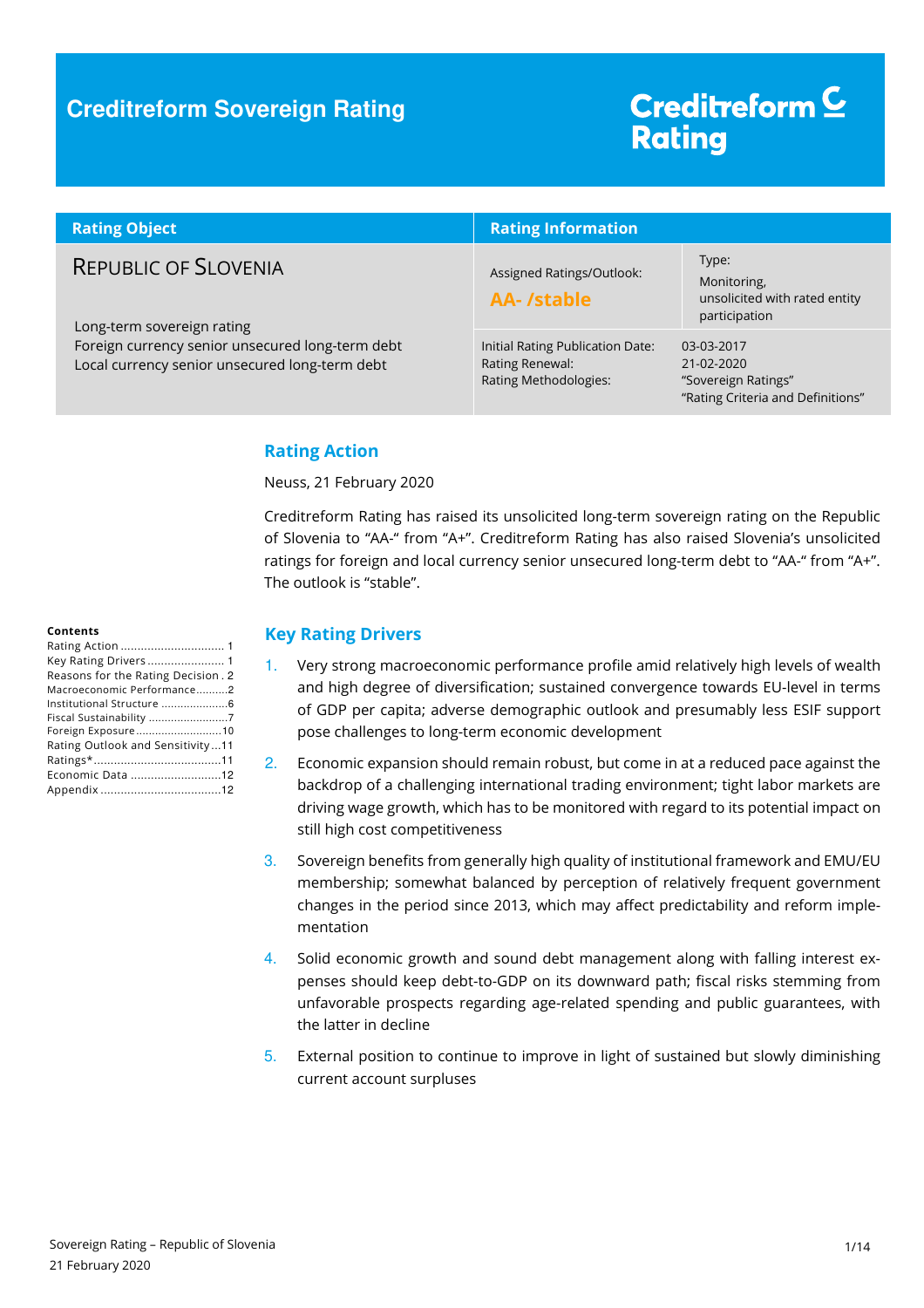#### **Reasons for the Rating Decision**

Creditreform Rating has raised its ratings on the Republic of Slovenia to "AA-" from "A+". The upgrade is underpinned by (i) Slovenia's continuing economic expansion on the basis of a relatively wealthy, competitive and diversified economy, combined with positive labor market developments and robust wage growth; and (ii) the favorable debt trend and a lower level of the public debt ratio fueled by strong economic growth and lower interest outlays.

In general, our credit assessment of the Republic of Slovenia's very high creditworthiness is reflected by the sovereign's very strong macro performance, the strong public finance metrics, manageable external risks and the generally high quality of its institutional conditions.

#### Macroeconomic Performance

Relatively high wealth levels as well as strong and stable economic growth, in addition to a well-diversified and competitive economy characterize the Republic of Slovenia's favorable macroeconomic performance profile and support our positive assessment of the sovereign's creditworthiness.

Over the years 2014-2018, Slovenia's annual GDP growth rate averaged 3.4%, rendering the Republic one of the fastest growing euro area members during this period. We expect that Slovenia's total output expansion slowed markedly, from 4.1 to 2.5% in 2018-19, amid a more mature economic cycle and challenging global economic environment, which would correspond to the lowest growth since 2015, but still significantly exceed euro area growth (flash estimate 1.2%). As in 2018, net trade presumably posed a drag to last year's GDP expansion, as imports seem to have risen faster than exports. The annual quarterly growth rate of exports decreased to 3.8% in Q3-19, following 5.7% and 4.2% in Q1 and Q2-19, while imports grew at an annual rate of 6.0% in Q3-19, after 4.7% and 4.3% in the first two quarters of 2019. The country's deep integration into the supply chains of other European countries such as Germany or Austria, which in turn are highly dependent on international trade, proved to be testing in the light of ongoing trade tensions, protectionist threats and a high level of uncertainty which caused the global trade volume to record the lowest increase since 2009. Germany, whose economic growth dwindled to a mere 0.6% in 2019, and whose automotive industry has been grappling with structural and regulatory challenges, is the destination for about 20% of Slovenian exports.

The demanding global environment also had a negative bearing on Slovenia's gross fixed capital formation, which, next to private consumption, had been the main driver behind output expansion in 2018. Overall, GDP pursued a volatile path in the first three quarters of 2019. Expressed as annual quarterly rates, GDP growth decreased to 2.0% in Q3-19, from 3.5% in the first quarter of 2019. As mentioned, this slowdown can partly be attributed to weaker investment, which posted negative growth in Q2 and Q3-19 on a quarter-on-quarter basis, driving the yearly rate down to 1.4% in Q3-19. A slowing expansion rate of investment in construction (4.0% y-o-y in Q3-19, down from 13.5% in Q1) – although less so regarding residential construction – as well as in machinery and equipment (1.6% y-o-y in Q3-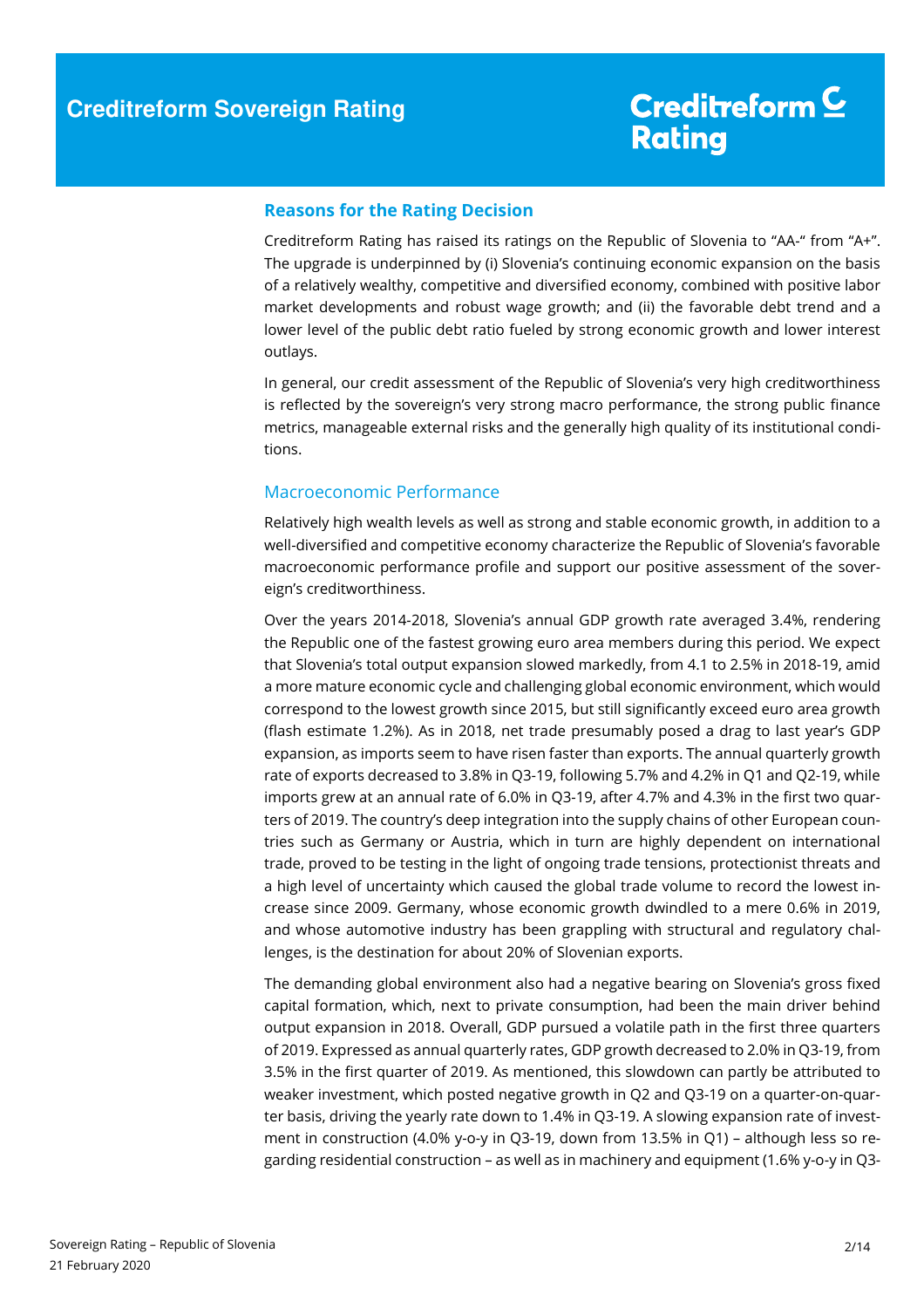19, down from 5.9% in Q1), were the main factors behind this. Moreover, industrial confidence has been falling since 2018, and only recently seemed to be stabilizing around levels last seen in 2013.

While government consumption also lost steam over the course of the year, slowing to an annual quarterly growth rate of 1.9% in Q3-19, down from 3.7% in Q1, private consumption growth accelerated to an annual quarterly rate of 4.3% (Household and NPISH final consumption expenditure) in Q3-19, buoyed by a strong labor market development, higher wage increases, and tame inflation rates. A double-digit increase of consumer loans probably added to this.

Notwithstanding the moderation in GDP growth, Slovenia continued its convergence towards EU levels in terms of GDP per capita in 2019, after having reached 85.1% of the EU total in 2018 (IMF data). Against this backdrop, we continue to think that Slovenia is at a more advanced stage than most of its Central and Eastern European (CEE) peers, as it is only surpassed by the Czech Republic with regard to income convergence. For 2019, the IMF estimates that Slovenia's output per capita will rise to 86.4% of the EU level.

Meanwhile, Slovenia's labor market continues to look tight. Thanks to an ongoing increase in economic activity and high labor demand, the unemployment rate (LFS Eurostat) fell from 5.1 to 4.6% in 2018-19, constituting the lowest reading since 2008. At this level, Slovenia's unemployment rate is similar to that of other CEE countries, while remaining well below the euro area's level (7.6%). Employment (national accounts data, domestic concept) saw another strong increase in 2018 (3.2% after 3.0%), with particularly strong gains in the construction sector (+6.5%) and real estate (6.2%).

However, we notice that over the first three quarters of 2019, employment dynamics have abated somewhat on a high level, with yearly employment growth decelerating to 2.4% in Q3-19. The slowdown is visible in most sectors apart from construction. In the same vein, the vacancy rate remains particularly high in the construction sector (6.1% vs. 2.2% in the economy as a whole in Q3-19, s.a.), but has come down from a recent peak, mirroring developments in the overall economy and a concurrent slowdown in labor demand.

Many businesses face a lack of (skilled) labor, which can be considered as one factor driving wages, although pressure in the industry and in the construction sector seems to have eased a little, judging by survey data from the European Commission (DG ECFIN quarterly industry survey and monthly construction survey) pertaining to the share of respective enterprises citing labor shortages as a factor limiting production. Accordingly, 33.6% of industry enterprises and 34.9% of construction companies mentioned difficulties in this regard in Q4-19, as opposed to well beyond 40% at the beginning of 2019.

A further increasing participation rate also points to ongoing labor market strength. According to Eurostat's LFS, the participation rate rose to 75.0% in 2018 (from 74.2%) and to 75.4% in Q3-19, thereby markedly exceeding the euro area level (73.6%) as well as the EUlevel (74.0%). Among the CEE countries, only the Czech Republic and the Baltic states exhibit a higher rate of persons active on the labor market. We are aware, however, that there appear to remain challenges to integrating older people into the Slovenian labor market, in view of the fact that the participation rate of people aged 55-64 was significantly below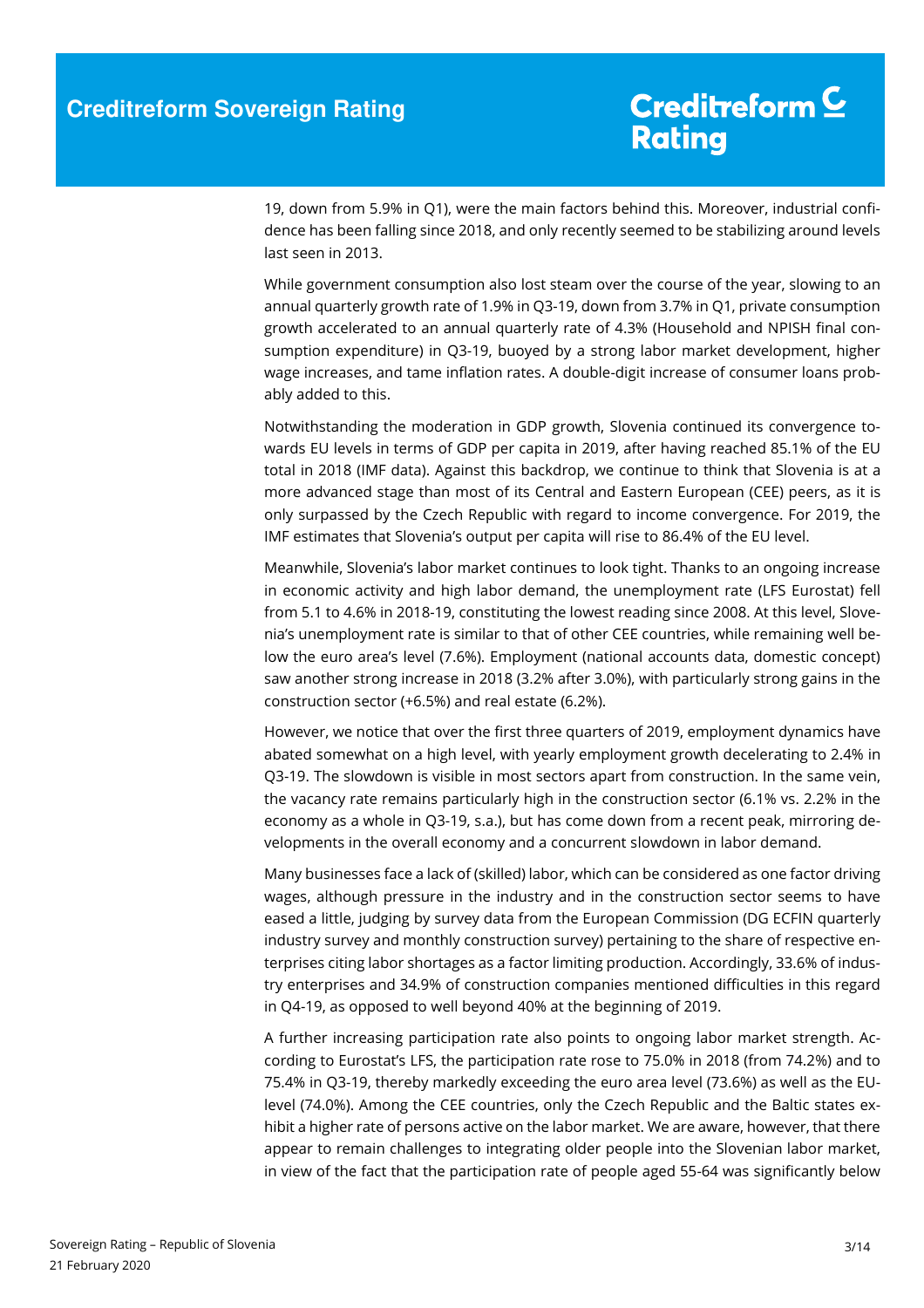the rate recorded in the euro area (Q3-19: 51.2%, EA-19: 63.5%). Admittedly, the gap has been narrowing over the last few years, nevertheless it remains striking.

What is more, there seems to be room for improvement when looking at participation in activation measures. As for Slovenia, 6.1% of unemployed people seeking work took part in measures aimed at equipping them for a return to the labor market (2018, Eurostat Social Scoreboard), contrasting rather sharply with a share of 22.3% in the EU-28 (2016). Drawing on the same set of indicators and looking at individuals' digital skills levels in Slovenia, there seems to be some upward potential compared with the EU-28 (2018: 54% vs. 57% of individuals aged 16-74). While the 'student work' instrument may have some impact, a high level of temporary contracts for young people (15-24y, at 61.5% in 2018) compared to other European countries (euro area: 50.8%, 40.9% in EU-28) in 2018 seems to point to the need to strengthen labor market inclusiveness with regard to young people. On the other hand, we would stress that Slovenia compares favorably when it comes to gender equality on the labor market. Against the backdrop of efforts initiated by the authorities to enhance labor market inclusiveness such as encouraging longer work activity or improving education and training, it is worth keeping an eye on these aspects going forward.

Slovenia's strong labor market development buttresses vigorous wage dynamics: Total wages in industry, construction and services rose by 3.7% in Q3-19, up from a 2.5% annual rate in Q3-18 (Eurostat, Labor cost index). A rise in the minimum wage at the beginning of 2019 (+5.2% to a gross monthly minimum wage of EUR 886.63 versus 2018) also contributed to this, and will be followed by another hike (excluding all types of bonuses from the definition of minimum wages) of 6.1% in 2020. In December 2019, average monthly earnings totaled about EUR 1,748, 4.2% above the level seen a year before (SORS data). Going forward, against the backdrop of a softening growth picture which already shows some easing on the labor market in terms of employment growth, wage pressures could abate somewhat. However, we would highlight this as something we will be following closely, for continued or even accelerating wage growth may compromise Slovenia's cost competitiveness.

So far, repercussions from wage pressures on Slovenia's competitiveness seem limited, although real compensation per employee appeared to have outstripped productivity growth in 2019. Real unit labor costs have grown stronger than in the euro area as a whole (0.7 vs. 0.4% in 2019, AMECO data). The real effective exchange rate (ULC-based) remained broadly stable in 2019 (+0.3%), faring somewhat worse than its main trading partners. Ultimately, Slovenia was able to increase its global export market share from 0.18 to 0.19% in 2017-18, to which both goods and services contributed. With that, the export market share regarding services has matched its pre-crisis maximum.

Generally, Slovenia's high degree of trade openness (trade-to-GDP ratio of 162.5% of GDP in 2018) leaves it vulnerable to external risks. However, we assess that low and declining levels of private sector debt (72.8% in 2018, down from 76.3% in 2017, and among the lowest in the euro area) along with a still high degree of competitiveness have contributed to building resilience and to maintaining a high level of flexibility. Supporting this view is, among other things, a rather balanced relationship between services and industry, although we acknowledge that the currently challenging global context has a larger bearing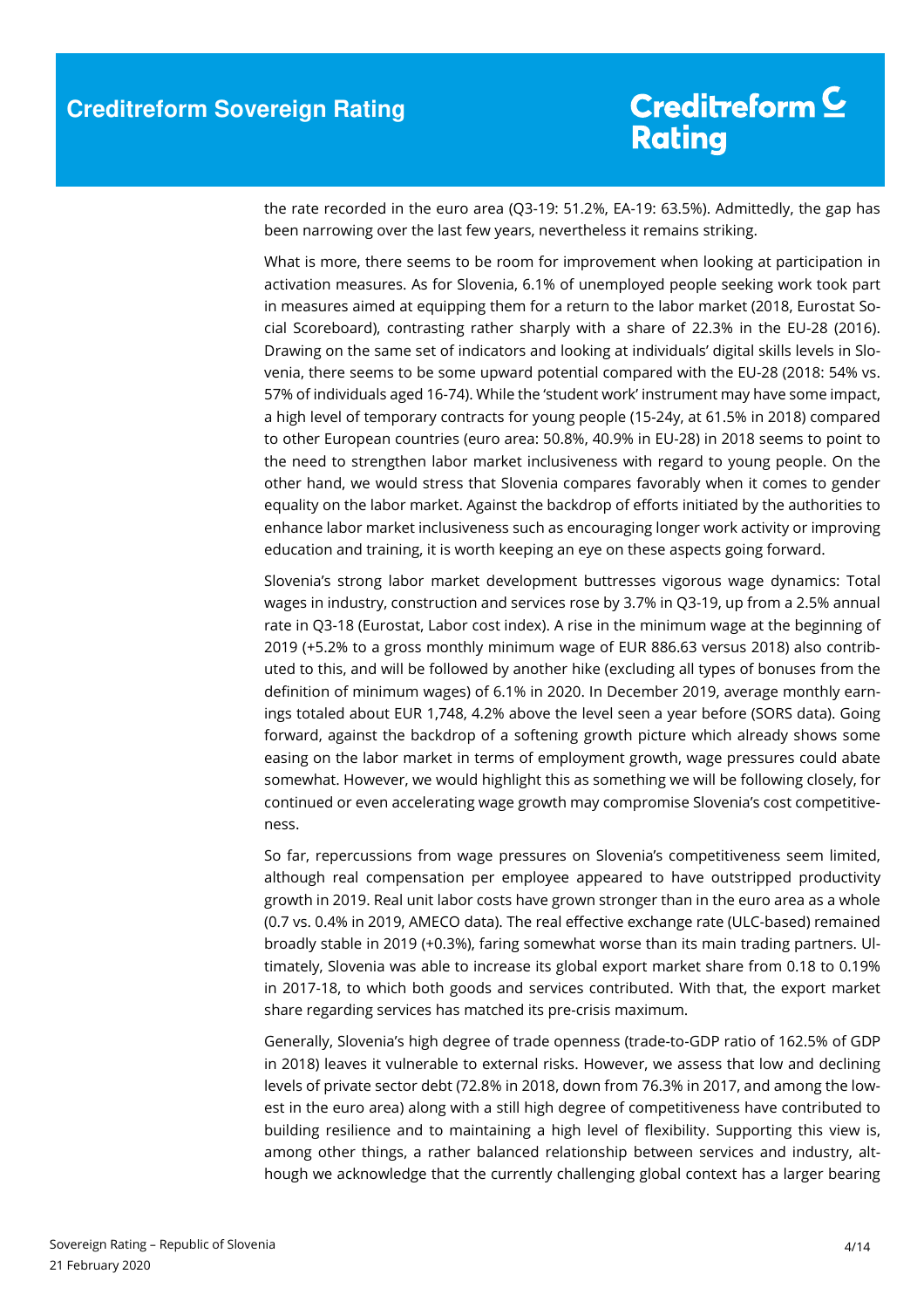on goods trade than on services trade. In addition, we observe that business services came to 10.5% of total GVA in Q3-19, thus narrowing the gap to the EU-28 (11.6%) and paying further testament to the presence of a broad base of economic activities.

Looking ahead, economic growth should remain robust, and we expect Slovenia's economy to expand at a rate of 2.8% in 2020, thus remaining among the fastest growing countries in the euro area, with domestic demand as the driving force, while net external trade will likely drag on real GDP growth.

Ongoing favorable financing conditions, vivid housing activity, and a continued absorption of EU funds should prevent a further slowdown in investment growth. Adding to this is the still high capacity utilization in the industry sector (Q1-20: 83.0%), which has declined from a cycle peak of 86.0% in Q2-18, but still posts well above its long-term average (81.4% since Q1-2000). The outlook on external trade remains cautious, and net exports will likely produce a negative contribution to GDP growth in 2020, although there is the possibility of a slightly brightening picture in the light of recent signs of easing trade tensions on the global level. On the other hand, adverse effects on the global economy from the Coronavirus seem quite likely at the current stage.

Export expectations slumped to their lowest level since 2012 in the second half of 2019, but appeared to be stabilizing around the turn of the year. Along with industrial sentiment, overall economic sentiment has been declining since the beginning of 2018, but may be past its trough, following two consecutive increases in December 2019 and January 2020. Consumer confidence, which saw some improvement at the beginning of 2019, turned for the worse towards the end of 2019, possibly owing to political controversy culminating in the resignation of the prime minister in January (see below). If domestic political uncertainty turns out to be short-lived, it should not weigh on private consumption.

Against the backdrop of strong labor market developments and solid wage growth, private household spending should boost economic growth this year, while consumer loan growth may not be as supportive due to some macro-prudential modifications made by the Bank of Slovenia (BoS) in November 2019. We note that the BoS ultimately made binding changes to consumer lending, rather than sticking to recommendations. In October 2018, the BoS had extended macro-prudential recommendations for housing loans to consumer loans, intending to prevent excessive credit growth, as well as to set minimum credit standards.

In the medium-to-longer-term, challenges remain with regard to Slovenia's unfavorable demographic outlook. While in 2019 its population increased by 0.7% from 2018, a stronger increase than recorded in the EU-28 after virtually stagnating in 2018, the forecasts compare rather negatively. Slovenia's population is assumed to grow by 0.6% between 2018 and 2030, as opposed to 1.6% for the EU-28, with net migration flows only at a moderate level and probably insufficient to compensate for an increasingly ageing population (Eurostat data). The EU Ageing Report 2018 estimates that Slovenia's old-age dependency ratio (15-64) will increase to 41.3% by 2030, up from 30.5% in 2019, corresponding to one of the highest increases in the EU-28 and standing well above the EU average of then 39.5%. We understand that Slovenian authorities have envisaged various steps to mitigate risks related to these issues, such as establishing a demographic fund in order to put the pension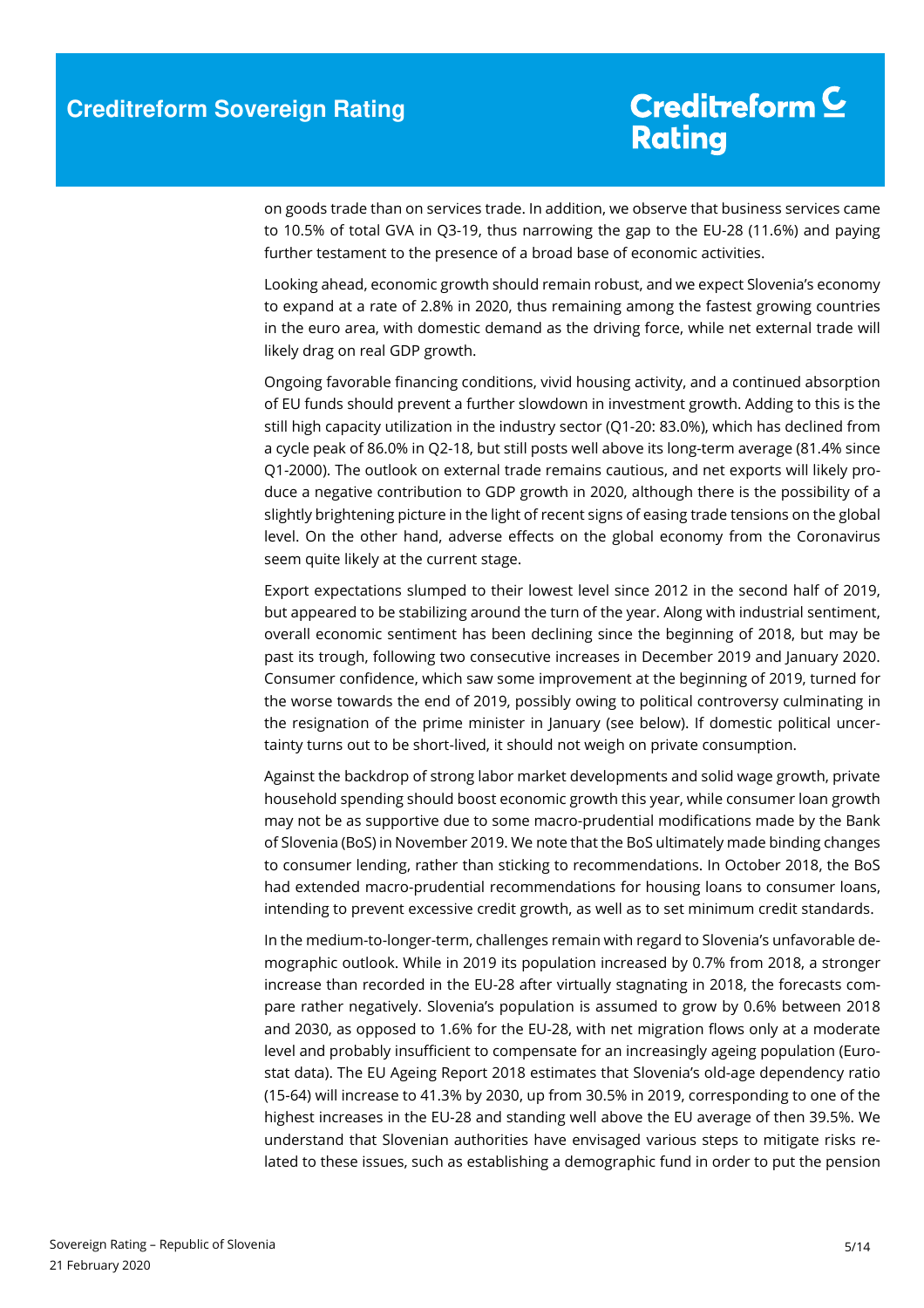budget on a sustainable footing, as well as prolonging the work activity of the elderly, to name just two. Furthermore, we understand that a long-term spatial development strategy has been drafted that addresses, among other things, demographic changes.

Increasing Slovenia's productivity growth certainly becomes a pressing matter against this backdrop, and support from rising total factor productivity, not least by driving the digital transformation forward and strengthening investment in research and development, seems to be of the essence to enhance potential growth. In this context, we would also highlight that capital accumulation may become constrained further afield, mainly by a prospective reduction in ESI funding from 2021 onwards. Depending on the next multiannual EU budget framework (2021-2027), funding might not be as ample as before, not least since a net payer to the budget has left the Union with the United Kingdom's departure from the EU at the end of January. The European Commission has put forward plans to cut cohesion funding by 10% in 2021-2027 compared to the previous period (2014-2020).

With a view to the Slovenian business environment, we observe that the country climbed three positions, from rank 40 to rank 37 out of 190, in the World Bank's 2020 Ease of Doing Business compilation. Among the EU-28, this represents the middle-range. At the same time, some weaker rankings concerning sub-components, such as enforcing contracts (rank 112 after 110) or dealing with construction permits (119 after 120) underscore that there remain some obstacles left to remove when laying the ground for higher potential growth.

#### Institutional Structure

The generally high quality of Slovenia's institutions remains an important pillar of our assessment of the country's creditworthiness. The sovereign benefits from EMU membership, especially trade integration and the adoption of common standards and rules, as well as access to broad and deep capital markets.

As regards our preferred measure of the institutional set-up, the World Bank's Worldwide Governance Indicators (WGIs), Slovenia displays a strong performance among CEE peers. The same holds true regarding the comparison with our A-rated countries. Slovenia's government effectiveness score, i.e. the quality of formulating and implementing policies, is broadly aligned with the euro area average (rank 36 versus euro area median of 35), in spite of a slight deterioration in this category in 2018 vs. 2017. As far as 'voice and accountability' is concerned, the sovereign exhibits a somewhat larger gap to the euro area median (rank 43 compared to the euro area median of 25), while lagging only slightly behind when it comes to 'rule of law' (37 versus euro area median of 32). As to control of corruption, Slovenia is seen on par with the euro area median (rank 41) and markedly above the median of our A-rated universe (rank 59).

Regarding the efficiency of the legal framework as per EU Justice Scoreboard 2019, one can state that Slovenia remains among those EU countries that manage to settle disputes in a relatively short period of time, adding to the impression of a sound institutional set-up. Moreover, the time needed to resolve civil, commercial, administrative and other cases has been reduced further, from 72 to 65 days in 2017. The number of pending cases declined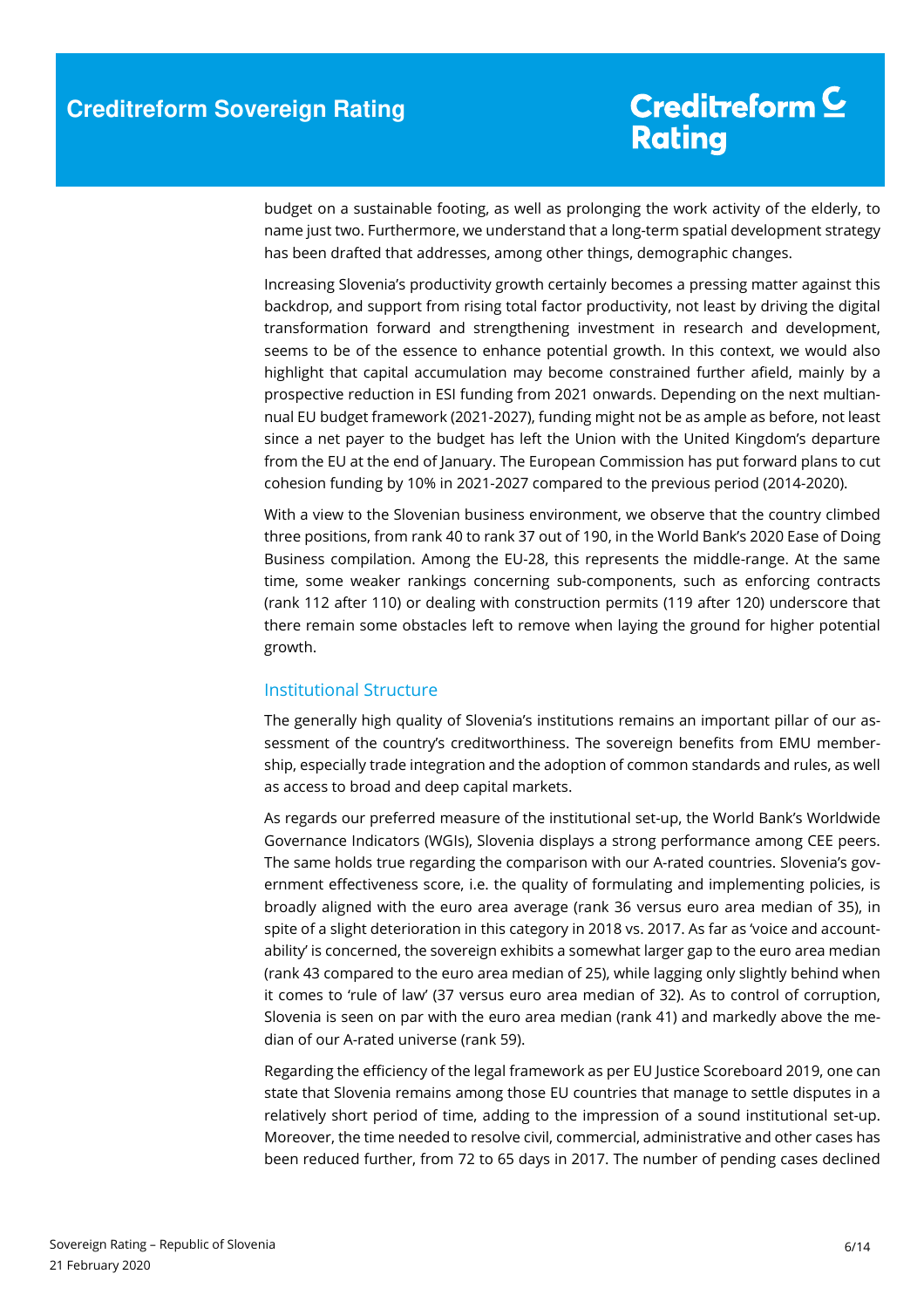from 7.2 to 5.9 instances per 100 inhabitants in the same year. Somewhat less benign elements emerge when taking into account sub-factors compiled among the World Economic Forum's Global Competitiveness Indicators, namely judicial independence and efficiency of the legal framework in challenging regulations within the institutions pillar. With regard to both of these factors, Slovenia is ranked rather low (rank 82 and rank 109) among the 140 countries considered. However, as regards the institutions pillar as a whole, Slovenia posts at a decent rank 33.

In the recent past, we have flagged some concern over comparatively frequent (snap) elections or government changes in the period since 2013, as these tend to hamper policymaking and may delay the implementation of necessary structural reforms. Political fragmentation has increased, as demonstrated by the presence of nine parties in parliament after the 2018 election, and forming a government has thus become a lengthy process. Latest developments related to the resignation of PM Sarec (LMS) in January and the collapse of his five-party minority government only add to such reservations. In autumn 2019, the opposition Left Party withdrew its support for the minority government, which had only been in place since September 2018, over the 2020-2021 budget bill. While a budget was eventually approved with the help of the right-wing SNS and minority MPs, it is currently unclear whether there will be snap elections, possibly as early as April 2020, or whether some other coalition will be able and willing to govern the country until the regularly scheduled parliamentary election in 2022. Latest polls suggest another split parliament and difficult government formation in the case of a new election, since LMS and the conservative SDS would each only receive 15-20% of the votes, while other parties are polling below 10%. This may not bode well for political predictability more generally, and we will continue to monitor developments closely.

### Fiscal Sustainability

Slovenia's public finances have continued to improve since our last rating update. While the still elevated public debt ratio is rapidly falling, we view the active debt management, the decline in interest outlays, as well as the decreasing non-performing loan stock and the completion of the privatization of major financial institutions as somewhat balanced by the fiscal risks entailed by ageing costs and public guarantees. Expenditure pressure from public wages and social benefits represents a downside risk, in general.

According to preliminary data provided by the finance ministry, the 2019 general government surplus decreased compared to 2018, from EUR 525.6m to 264.2m – as measured by GDP, this should translate into a decline from 1.1 to 0.5% of GDP. Government expenditure rose by 5.0% (2018: 5.6%), with two drivers standing out: A strong increase in transfers to individuals and households (5.7%), such as social security transfers, and high public sector pay (7.0%) following agreements to increase wages and promotions. Total government revenue expanded by a more moderate 3.4% (2018: 10.7%), with personal income and corporate income tax revenues rising by 5.9% and 17.9% respectively (2018: 11.4% and 10.4%). Social security contributions grew by 7.2% (2018: 7.5%). The VAT intake increased by 3.1%, less than half the growth rate seen a year before (7.2%). The main reasons for revenue growth falling short of the 2018 outturn were two one-off factors in 2018, namely inflows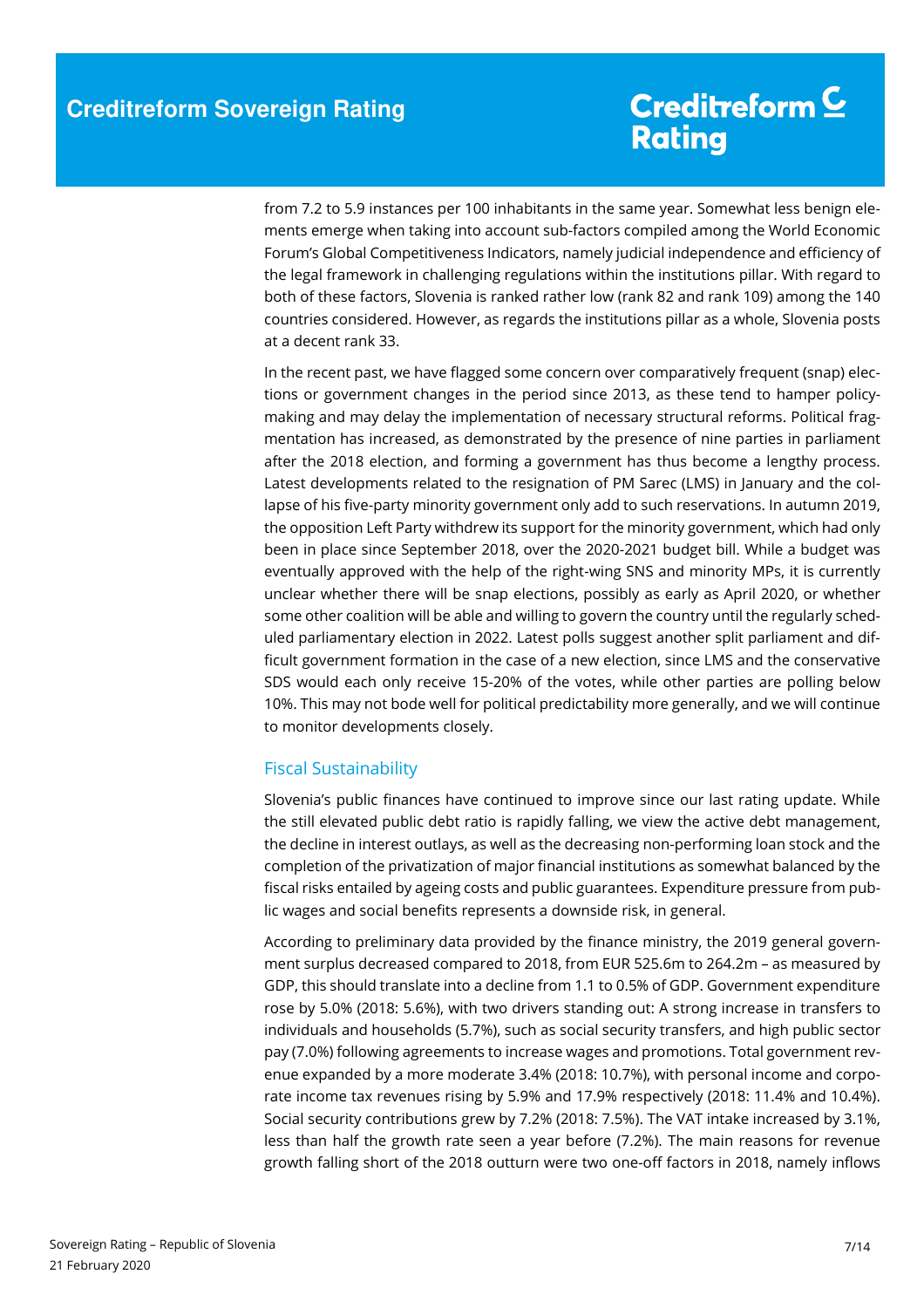from dividend payments by Nova Ljubljanska Banka (NLB) and repayment of retained EU funds from the Cohesion Policy period 2007-2013, which explains the large difference in non-tax revenue between 2019 (-17.5%) and 2018 (24.0%).

Looking ahead, Slovenia should post another moderate surplus to the tune of about 0.6% of GDP in 2020, on the back of robust economic growth and a positive labor market development which will likely cater for solid tax revenues and social security contributions. Expenditure looks set to expand more slowly than in 2019, as social transfers should be lower, among other things due to stricter conditions for receiving unemployment benefits and amended provisions on the extraordinary pension adjustment. Furthermore, we gather that promotion-related payments will be restricted, thus tempering public employees' compensation growth somewhat, while public investment should grow at rate comparable to the previous year's. Some tax relief regarding the annual holiday allowance in 2019 (geared towards shrinking the tax wedge on labor) seems to be prolonged, thus extending a restraining effect on revenues. In addition to that, taxes on personal income will be cut in 2020 by lowering tax rates and by increasing tax brackets and general allowance. To compensate for the revenue loss from the measures aiming to reduce the tax burden on labor, taxes on capital gains, rental, and corporate income will be increased.

Against the backdrop of an expected moderate headline surplus, resilient economic growth and declining interest payments, we assume that the public debt ratio will continue to decrease in the coming years. In the wake of several years of strong GDP expansion and solid debt management, Slovenia's general government gross debt further declined to 70.4% of GDP in 2018 (2017: 74.1%), although still comparing rather unfavorably with other CEE countries. In our A-rated universe, Slovenia remains one of the highest-indebted countries. As per Q3-19, the ratio has continued to decline to 68.1%. Notwithstanding the positive debt trend, we flag that there is a discrepancy between general government gross debt in nominal and GDP terms, as the former has been stubbornly high.

Additionally, we would emphasize persistent risks to the fiscal outlook, stemming for one from age-related costs against the backdrop of unfavorable demographic developments. According to the EU's 2018 Ageing Report, age-related costs are expected to rise from 21.9% of GDP in 2016 to 22.1% in 2020 and to 23.9% in 2030, which would constitute one of the most unfavorable developments in the EU-28, mainly due to rising costs of public pensions. As discussed further above, the old-age dependency ratio is estimated to develop very unfavorably. To this end, the recent amendment to the pension and disability insurance act, approved by parliament in November 2019, should be viewed with caution. Legislative changes as regards compulsory pension and disability insurance include raising the replacement rate for both men and women to 63.5%, as well as upgrades to the existing system of payment – implying higher pensions for individuals staying longer in the labor market. While we acknowledge that these measures should enhance labor market inclusiveness and contribute to strengthening the social fabric of the country, since they aim at prolonging working life and offering some degree of income security in old age, they arguably cast further doubt over the long-term sustainability of the pension system. Furthermore, a draft bill on health care ensuring quality and accessibility and addressing fiscal sustainability is envisaged for mid-2020 (DBP). Meanwhile, a draft bill on long-term care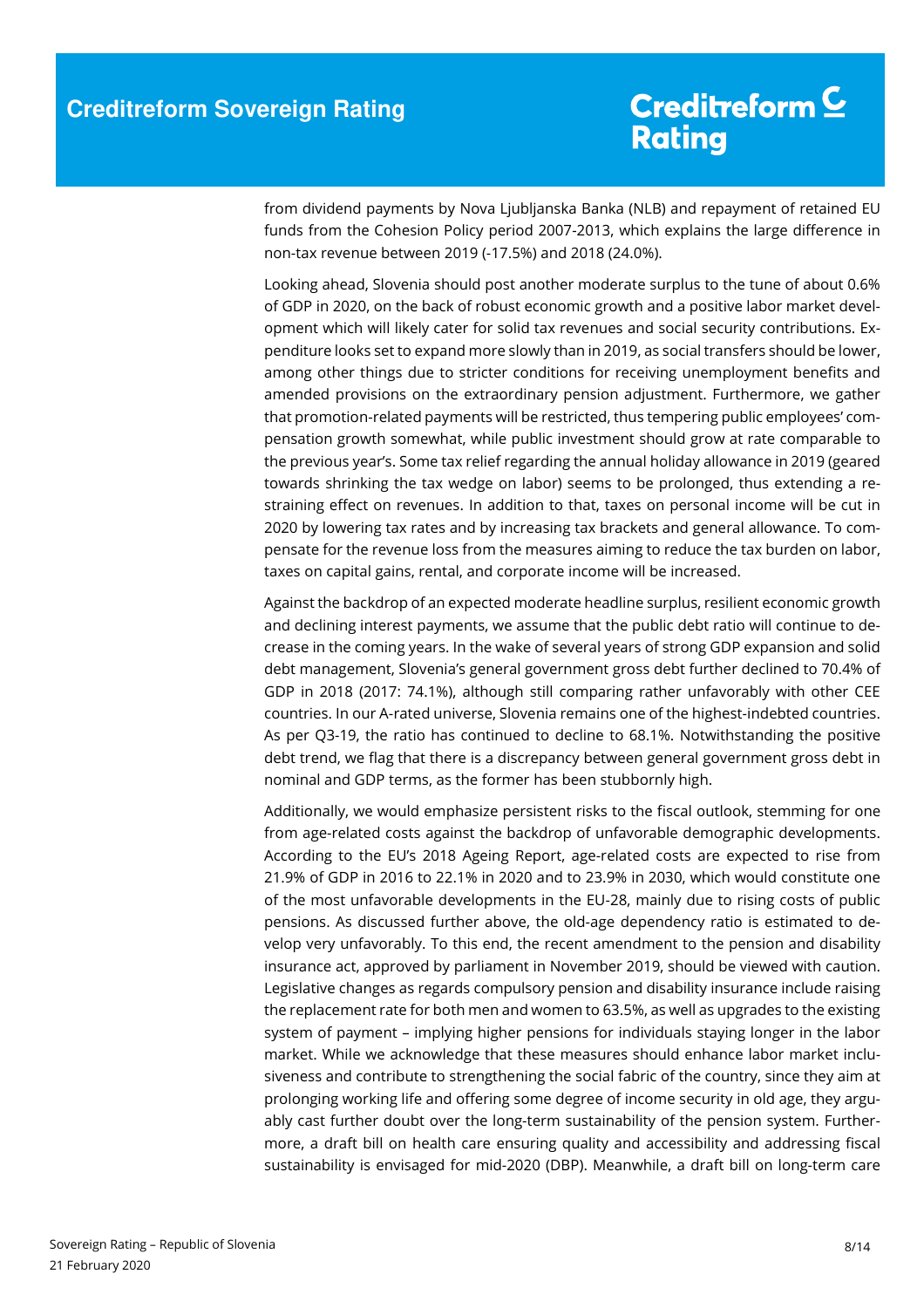with similar goals, expected for early 2020, is reportedly dragging on, and such reforms could, in view of the currently uncertain political situation, experience further delay more generally.

Fiscal risks emanating from contingent liabilities are still sizeable though gradually subsiding. Public guarantees totaled 12.7% of GDP in 2018, and are estimated to have declined to 10.8% in 2019. We note that the Slovenian authorities expect a further reduction to 9.4% in 2020 (DBP 2020). Potentially adding to this, subscribed ESM-capital, which amounts to about EUR 2.99bn, accounts for about 6.5% of 2018 GDP.

As for the Slovenian banking sector, we would stress that the non-performing loans (NPL) ratio has continued its downward trend. The ratio has fallen by 11.7 percentage points within the three years to September 2019, when it stood at 4.7% (EBA data). Despite the pronounced decline, the NPL ratio was still noticeably above the EU-average (2.9%). Compared to other CEE countries, Slovenia is roughly in the middle of the range. Apart from that, we positively note that the privatization of NLB (65% in November 2018, 10% in June 2019) and of Abanka (February 2020) by the Slovenian Sovereign Holding has been completed successfully, thus further reducing contingent liabilities. Proceeds from the sale of Abanka totaled approximately EUR 444.2m, according to SSH. While the banking sector generally seems well-capitalized, with the CET 1 ratio at 18.6% in Q3-19, markedly above the EU-level (14.6%), concerns relate more to the persistently low interest rate environment, since the BoS has pointed to resulting challenges for the banking sector as far as generating interest income and maintaining profitability is concerned. BoS therefore qualifies income risk as elevated in its December 2019 review. Other than that, we gather that there could be further court cases (similar to Abanka's case in August 2019) following which the large banks may be forced to compensate (former) clients for the bail-in of bonds during the restructuring of the banks in the crisis 2013/2014, when subordinated debt of roughly EUR 600m was erased.

Looking at residential real estate, real house prices have partly begun to stabilize after having surged in the last few years. Bearing in mind, however, that in the wake of income convergence urbanization is likely to continue, upward pressure on prices should be here to stay. Drawing on OECD data, real house prices are back at pre-crisis levels, with the 3-year growth rate hovering around 20% lately (Q3-19: 20.7%). Judging by affordability measures such as the price-to-rent or price-to-income ratio, housing has become less affordable over the last few years, but the respective ratios remain close to the long-term average (measured since 2007) and thus do not signal immediate threats to financial stability. While annual mortgage loan growth has strengthened to its highest level since 2012 (5.6% in November 2019), it is far from being excessive. Moreover, from November 2019 the BoS made some of the macro-prudential measures targeted at housing loans binding, such as a cap on debt-servicing-to-income (DSTI). While the housing sector will require further monitoring, we consider risks to be largely contained. We would draw a similar conclusion with regard to consumer loans, which have been growing at double-digit annual rates for the last few years, and for which the BoS also enhanced macro-prudential measures last November.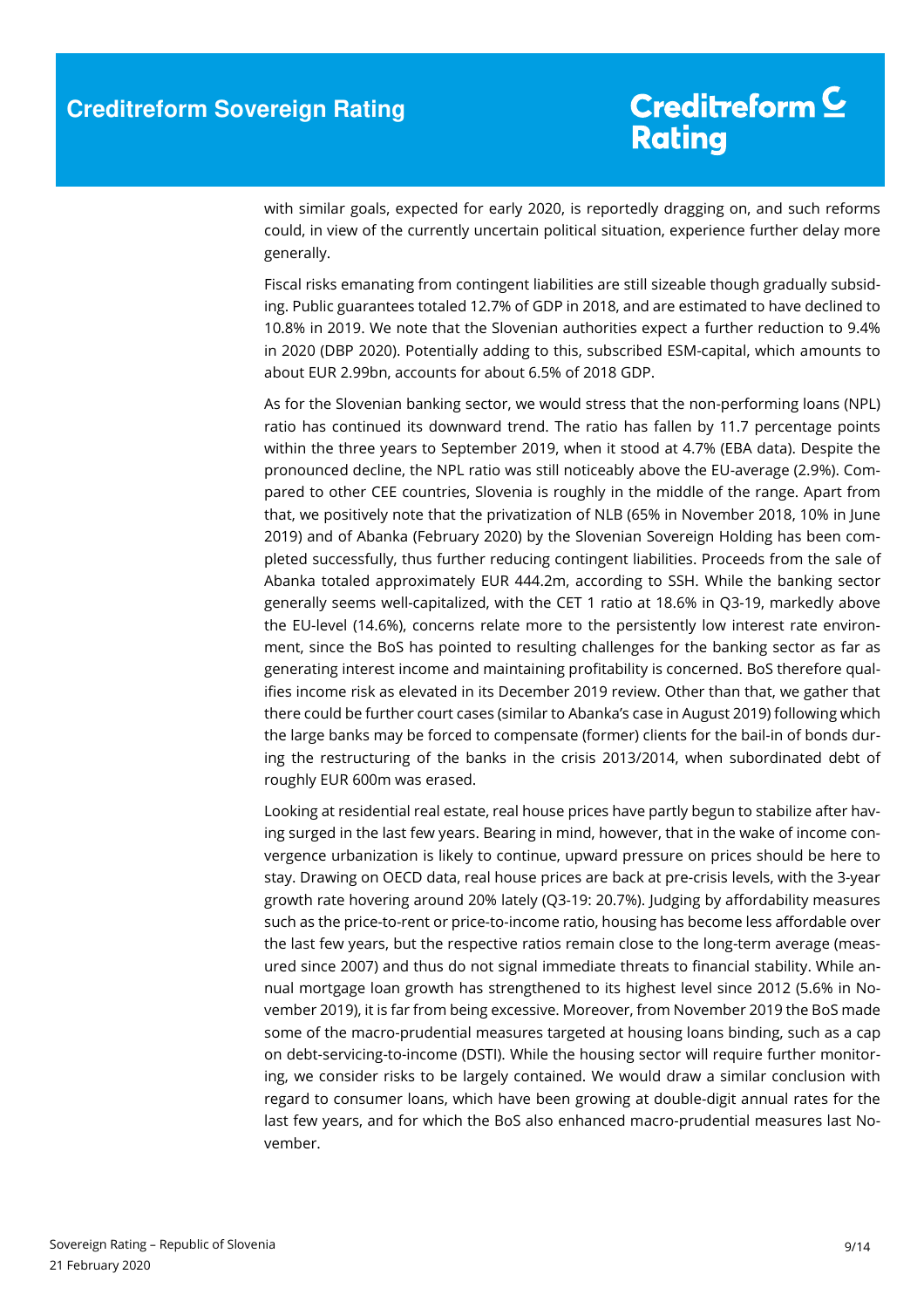Fiscal risks continue to be mitigated by improving debt affordability, as evidenced by a further receding ratio of interest expenditure to revenue, which was down to 4.5% in 2018, from 5.7% in 2017. As of Q3-19, this position has fallen to 3.8% (4-quarter moving sum). Furthermore, authorities pursue sound debt management, with the average weighted maturity at 9.2 years in 2019 (DBP 2020) and a diversified investor base. Usually long-termoriented investors such as insurance companies or pension funds accounted for about two thirds. The share of non-resident investors was at approximately 60% in 2019 (Ministry of Finance). thereof. Thanks to the ECB's reinvigorated asset purchase program and firm investor confidence, 10-year bond yields are moving at a very low level, and are back in positive territory (24-01-20: 0.189%) after a brief phase of turning negative between August and October 2019, with a historical low reached at -0.235% in August. The spread to German 10-year government bonds is moving around 50bp.

### Foreign Exposure

Turning to the external sector, we continue to view Slovenia's situation as generally solid. The country's net international investment position (NIIP) has narrowed further to -18.9% of GDP in 2018, after -24.2% in the prior year. With that, Slovenia occupies a middle-range position among the EU countries and displays the least negative position among the CEE countries. In the course of 2019, the NIIP became even less negative, standing at -17.9% of GDP at the end of Q3-19. Moreover, net external debt in percent of GDP has declined markedly from 17.6% to 9.0% in 2017-18 and to 4.6% in Q3-19. Structurally, the negative NIIP is largely driven by negative net FDI, which in our view mitigates risks associated with a larger negative NIIP and arguably leaves Slovenia's external position somewhat stronger than meets the eye. The narrowing NIIP in 2018 was mainly due to a less negative balance of other investment, whereas net FDI became more negative on account of higher direct investment liabilities, or in other words, a stronger inflow of direct investment. As measured by GDP, net FDI decreased from -19% to -20.0% in 2018, while net other investment shrank from -6.8% to -0.7% of GDP.

Pronounced and rising current account surpluses over the last years supported the decrease of the NIIP. In 2018, Slovenia's surplus was at a still high 5.7% of GDP, after peaking at 6.1% in 2017. Looking at the composition of the current account balance, we note that the surplus resulting from trade in services accounted for the lion's share of the current account surplus, rising to 5.9% of GDP in 2018, thereby continuing its upward trend. The goods trade surplus, on the other hand, decreased to 2.5% in 2018, mirroring a more challenging international trade environment. Over the course of 2019, drawing on a 4-quartermoving sum, the current account surplus has been more or less stable, posting 5.6% as of Q3-19. The dominating forces behind this were a further diminishing goods trade surplus, which was partly offset by the rising surplus in services trade, but also to a lesser extent by a lower deficit in the primary income balance. Going forward, we expect the current account surplus to decrease further to around 5% of GDP, as domestic demand looks set to be the main driver for growth, thus benefiting imports.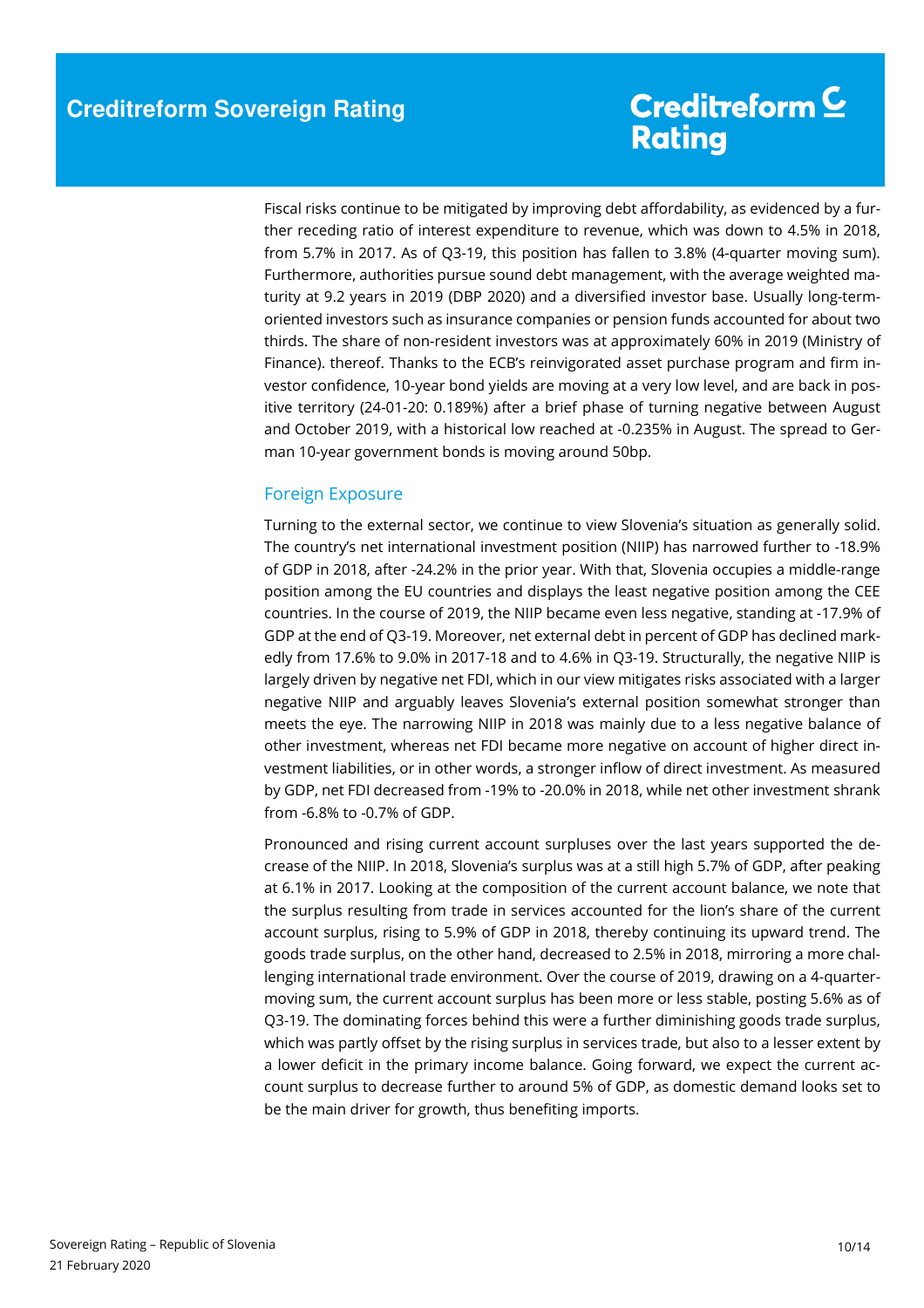#### **Rating Outlook and Sensitivity**

Our Rating outlook on the Republic of Slovenia's sovereign ratings is stable, as we assume that the risk situation underlying the key factors affecting sovereign credit risk – including macroeconomic performance, institutional structure, fiscal sustainability, and foreign exposure – is likely to remain unchanged over the next twelve months.

We could raise the sovereign's credit ratings or the outlook if Slovenia's medium-term economic growth exceeds our expectations significantly, thus accelerating the convergence process towards EU-levels, or if the debt trend improves further, resulting in a faster-thanexpected decline in the debt-to-GDP ratio. Implementing decisive reforms that address unfavorable demographic developments and related costs, and hence put the pension system, long-term and health care on a sustainable fiscal footing, could also lead to upward pressure on our rating or the outlook. Timely clarity as regards a new government and a longer phase of stable political circumstances would seem beneficial in this context.

By contrast, we could downgrade Slovenia's credit ratings if medium-term economic growth is substantially behind expectations, which might be the case in a considerably deteriorating global economic environment, possibly exacerbated by adverse effects from the outbreak of the Corona virus. A negative rating action or outlook could also be considered if we observe substantial fiscal slippages and a subsequent reversal of the debt trend, or if prolonged political uncertainty results in a material deterioration in governance and policy predictability.

Primary Analyst Fabienne Riefer Sovereign Credit Analyst f.riefer@creditreform-rating.de +49 2131 109 1462

Chair Person Benjamin Mohr Head of Sovereign Ratings b.mohr@creditreform-rating.de +49 2131 109 5172

### **Ratings\***

| Long-term sovereign rating                       | AA- /stable |
|--------------------------------------------------|-------------|
| Foreign currency senior unsecured long-term debt | AA- /stable |
| Local currency senior unsecured long-term debt   | AA- /stable |
| *) Unsolicited                                   |             |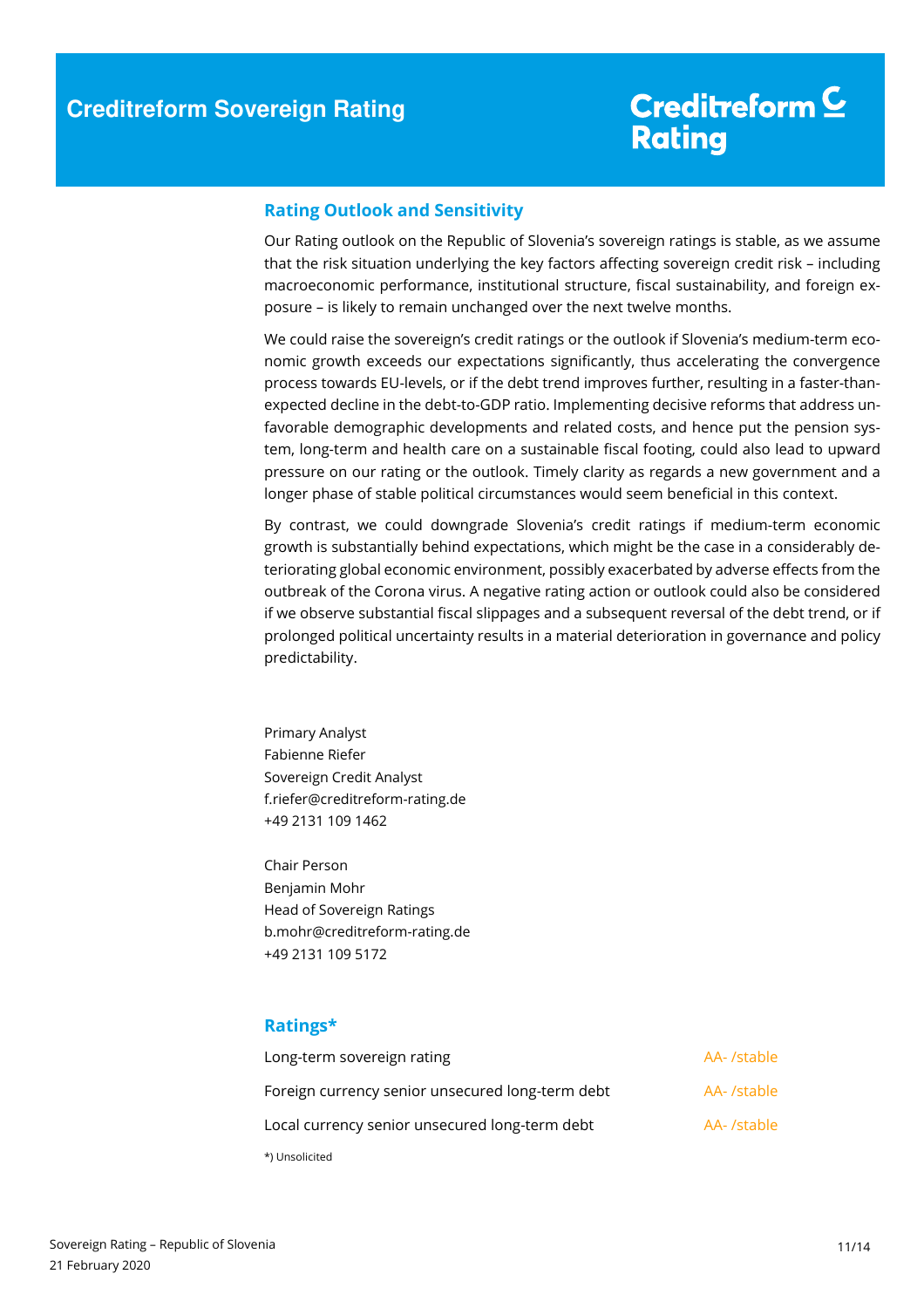#### **Economic Data**

| [in %, otherwise noted]               | 2014   | 2015   | 2016   | 2017   | 2018   | 2019e  | 2020e  |
|---------------------------------------|--------|--------|--------|--------|--------|--------|--------|
| Real GDP growth                       | 2.8    | 2.2    | 3.1    | 4.8    | 4.1    | 2.5    | 2.8    |
| GDP per capita (PPP, USD)             | 30.070 | 31,027 | 32.307 | 34.477 | 36.741 | 38.462 | 40,344 |
| HICP inflation rate, y-o-y change     | 0.4    | $-0.8$ | $-0.2$ | 1.6    | 1.9    | 1.7    | 2.0    |
| Default history (years since default) | n.a.   | n.a.   | n.a.   | n.a.   | n.a.   | n.a.   | n.a.   |
| Life expectancy at birth (years)      | 81.2   | 80.9   | 81.2   | 81.2   | 81.5   | n.a.   | n.a.   |
| Fiscal balance/GDP                    | $-5.5$ | $-2.8$ | $-1.9$ | 0.0    | 1.1    | 0.5    | 0.6    |
| Current account balance/GDP           | 5.1    | 3.8    | 4.8    | 6.1    | 5.7    | n.a.   | n.a.   |
| External debt/GDP                     | 124.3  | 118.8  | 109.7  | 100.5  | 92.0   | n.a.   | n.a.   |

Source: International Monetary Fund, Eurostat, Ministry of Finance Slovenia, own estimates

### **Appendix**

#### **Rating History**

| <b>Event</b>   | <b>Publication Date</b> | <b>Rating /Outlook</b> |
|----------------|-------------------------|------------------------|
| Initial Rating | 03.03.2017              | A-/stable              |
| Monitoring     | 02.03.2018              | A /positive            |
| Monitoring     | 01.03.2019              | $A+$ /stable           |
| Monitoring     | 21.02.2020              | AA-/stable             |

#### **Regulatory Requirements**

In 2011 Creditreform Rating AG (CRAG) was registered within the European Union according to EU Regulation 1060/2009 (CRA-Regulation). Based on the registration Creditreform Rating AG is allowed to issue credit ratings within the EU and is bound to comply with the provisions of the CRA-Regulation.

This sovereign rating is an unsolicited credit rating. The Bank of Slovenia (BSI), the Institute of Macroeconomic Analysis and Development (IMAD), and the Ministry of Finance (MoF) participated in the credit rating process as BSI, IMAD, and MoF provided additional data and information, and commented on a draft version of the report. Thus, this report represents an updated version, which was augmented in response to the factual remarks of BSI, IMAD, and MoF during their review. However, the rating outcome as well as the related outlook remained unchanged.

The rating was conducted on the basis of CRAG's "Sovereign Ratings" methodology in conjunction with its basic document "Rating Criteria and Definitions". CRAG ensures that methodologies, models and key rating assumptions for determining sovereign credit ratings are properly maintained, up-to-date, and subject to a comprehensive review on a periodic basis. A complete description of CRAG's rating methodologies and basic document "Rating Criteria and Definitions" is published on the following internet page: www.creditreform-rating.de/en/regulatory-requirements/.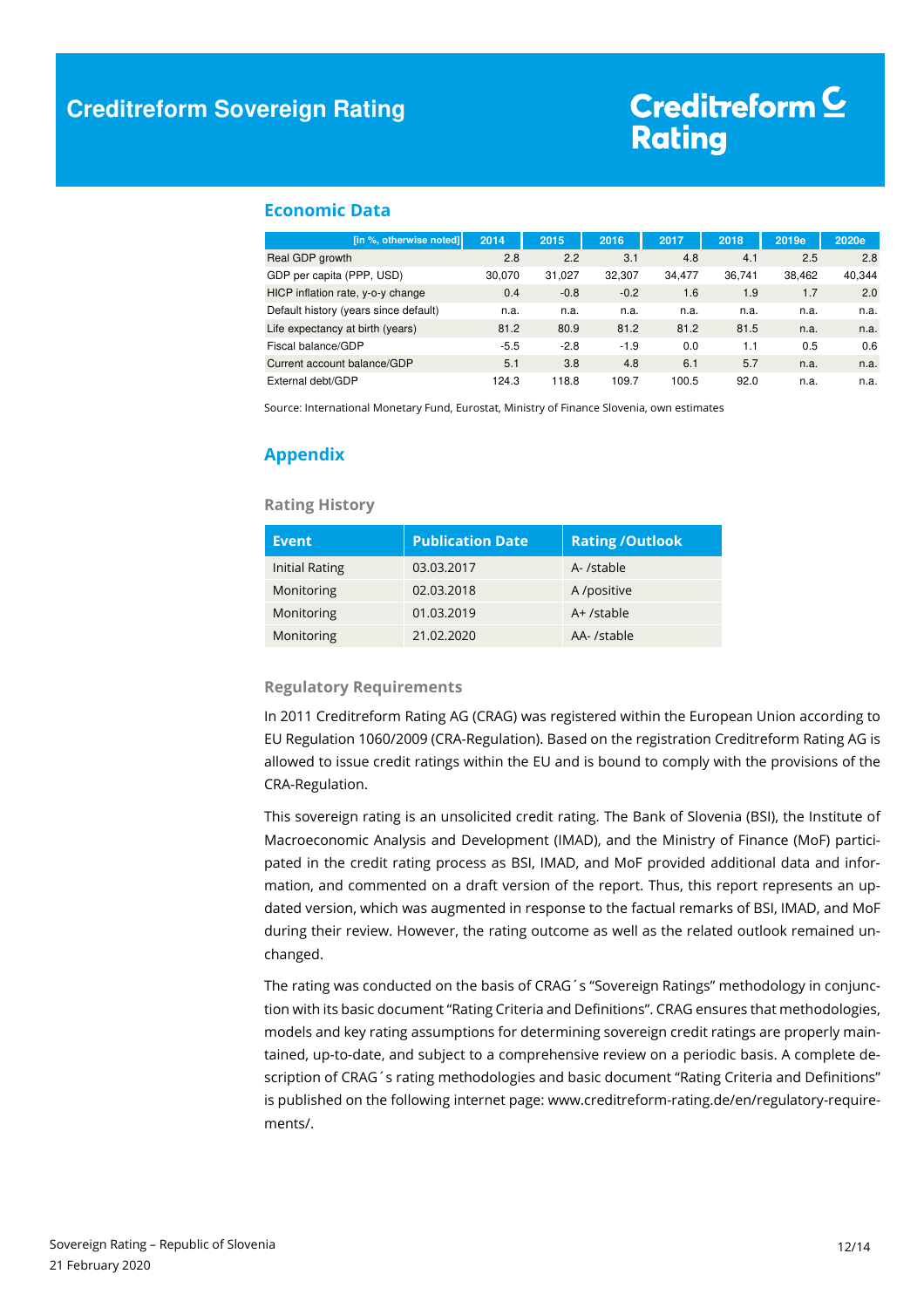To prepare this credit rating, CRAG used the following substantially material sources: International Monetary Fund, World Bank, Organization for Economic Co-operation and Development, Eurostat, European Commission, European Banking Authority, European Central Bank, World Economic Forum, Bank of Slovenia, Ministry of Finance, Fiscal Council, Statistical Office of the Republic of Slovenia (SORS), Slovenian Sovereign Holding (SSH), Bank Assets Management Company (BAMC).

A Rating Committee was called consisting of highly qualified analysts of CRAG. The quality and extent of information available on the rated entity was considered satisfactory. The analysts and committee members declared that the rules of the Code of Conduct were complied with. No conflicts of interest were identified during the rating process that might influence the analyses and judgements of the rating analysts involved or any other natural person whose services are placed at the disposal or under the control of Creditreform Rating AG and who are directly involved in credit rating activities or approving credit ratings and rating outlooks. The analysts presented the results of the quantitative and qualitative analyses and provided the Committee with a recommendation for the rating decision. After the discussion of the relevant quantitative and qualitative risk factors, the Rating Committee arrived at a unanimous rating decision. The weighting of all risk factors is described in CRAG´s "Sovereign Ratings" methodology. The main arguments that were raised in the discussion are summarized in the "Reasons for the Rating Decision".

As regards the rating outlook, the time horizon is provided during which a change in the credit rating is expected. This information is available within the credit rating report. There are no other attributes and limitations of the credit rating or rating outlook other than displayed on the CRAG website. In case of providing ancillary services to the rated entity, CRAG will disclose all ancillary services in the credit rating report.

The date at which the credit rating was released for distribution for the first time and when it was last updated including any rating outlooks is indicated clearly and prominently in the rating report; the first release is indicated as "initial rating"; other updates are indicated as an "update", "upgrade or downgrade", "not rated", "affirmed", "selective default" or "default".

In accordance with Article 11 (2) EU-Regulation (EC) No 1060/2009 registered or certified credit rating agency shall make available in a central repository established by ESMA information on its historical performance data, including the ratings transition frequency, and information about credit ratings issued in the past and on their changes. Requested data are available on the ESMA website: https://cerep.esma.europa.eu/cerep-web/statistics/defaults.xhtml.

An explanatory statement of the meaning of each rating category and the definition of default are available in the credit rating methodologies disclosed on the website.

#### **Disclaimer**

Any rating issued by Creditreform Rating AG is subject to the Creditreform Rating AG Code of Conduct which has been published on the web pages of Creditreform Rating AG. In this Code of